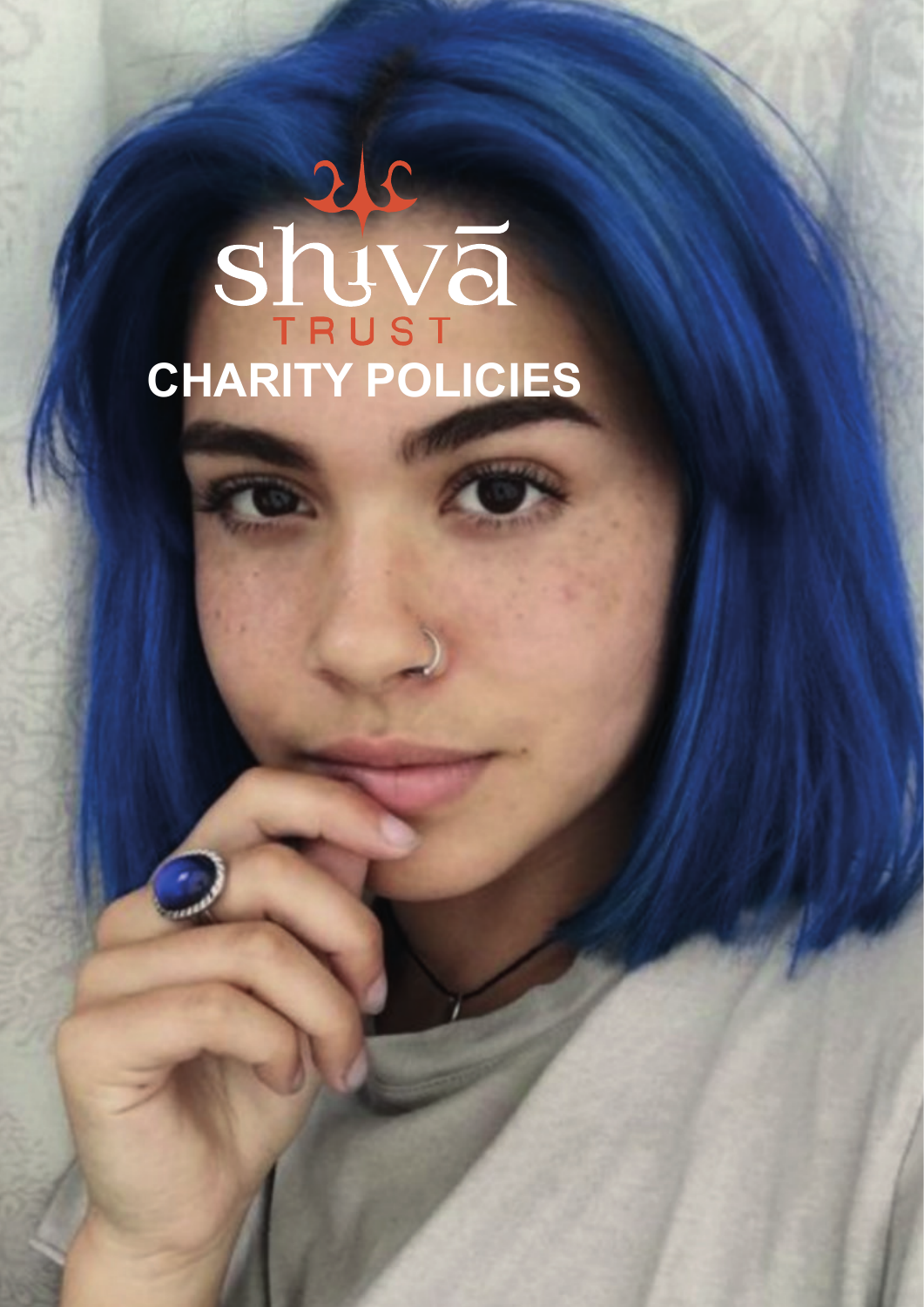# **Contact**

| <b>Anti-bullying</b>                            | 3              |
|-------------------------------------------------|----------------|
| Behaviour code for children and young people    | 5              |
| Behaviour code for vulnerable adults            | $\overline{7}$ |
| Code of conduct staff and volunteers            | 9              |
| <b>Complaints</b>                               | 12             |
| <b>Confidentiality</b>                          | 14             |
| <b>Conflict of interest</b>                     | 17             |
| Covid 19                                        | 18             |
| <b>Disciplinary</b>                             | 21             |
| <b>Environmental Impact</b>                     | 28             |
| <b>Equal opportunities</b>                      | 30             |
| <b>Equality and diversity</b>                   | 32             |
| <b>Finance and financial payments</b>           | 35             |
| <b>General Data Protection Regulation</b>       | 41             |
| <b>Data Protection</b>                          | 44             |
| <b>Health and safety</b>                        | 41             |
| Induction, training and supervision             | 50             |
| <b>Intellectual property</b>                    | 52             |
| <b>Managing allegations against staff</b>       | 55             |
| Online safety and digital media                 | 56             |
| <b>Partnership working</b>                      | 58             |
| Photography and image sharing                   | 60             |
| <b>Privacy notice</b>                           | 63             |
| <b>Records, Retention and Storage</b>           | 65             |
| <b>Reserves</b>                                 | 68             |
| <b>Risk assessment</b>                          | 70             |
| The Role of the Designated Safeguarding Officer | 74             |
| <b>Trustee Code of Conduct</b>                  | 76             |
| <b>Safeguarding children</b>                    | 78             |
| <b>Safeguarding vulnerable adults</b>           | 82             |
| <b>Safer recruitment</b>                        | 86             |
| <b>Sponsorship or fundraising</b>               | 88             |
| <b>Volunteer</b>                                | 92             |
| Whistleblowing                                  | 95             |
| <b>Workplace mental well-being</b>              | 99             |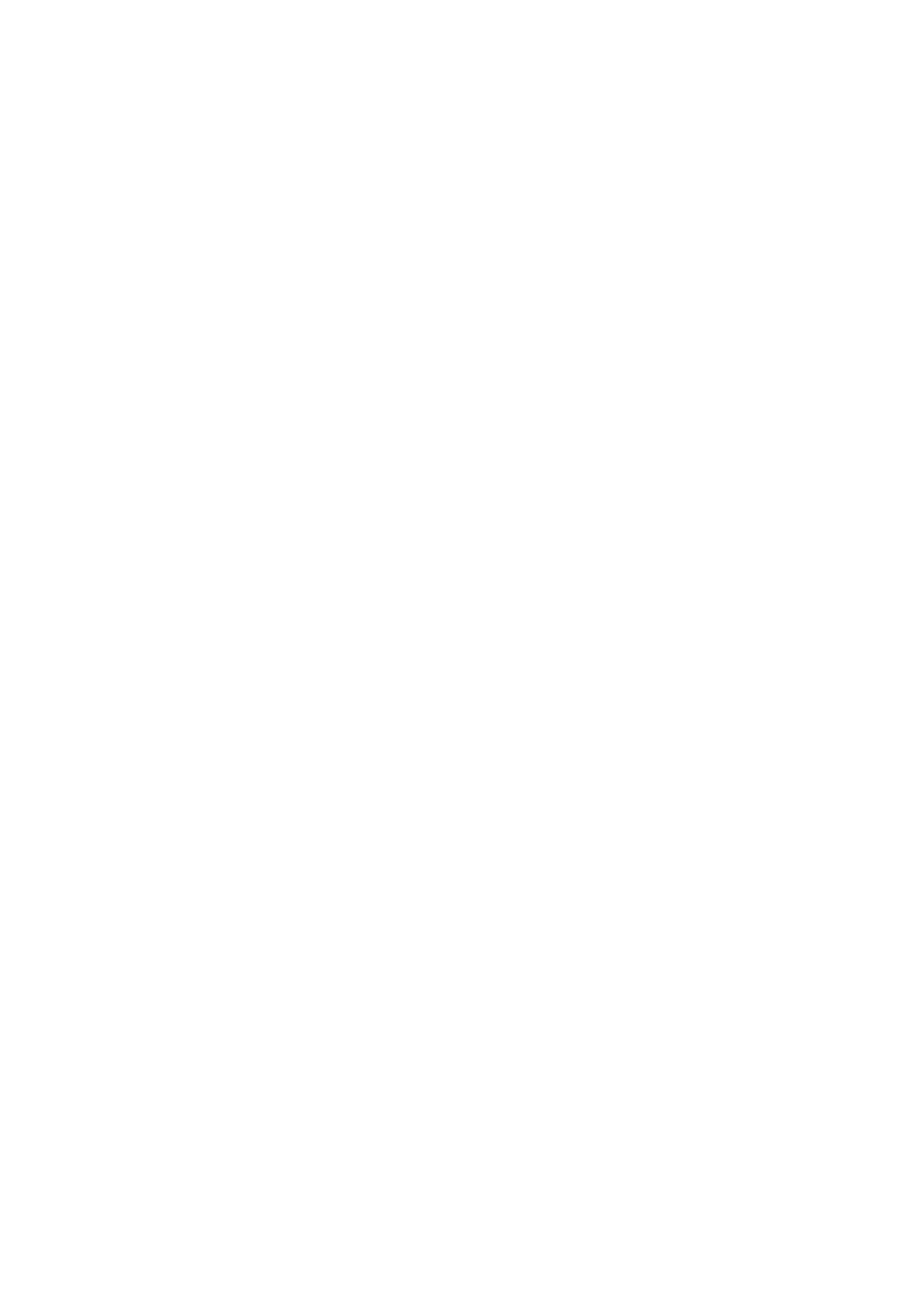# **Disciplinary Policy**

The Shiva Trust aims to create a team who are passionate in achieving and maintaining effective standards of performance and conduct to meet the Shiva Trust's objectives.

The Shiva Trust aims to minimise the use of the formal disciplinary procedure by attempting to resolve problems through supervision and informal discussions between the manager and the employee as far as possible.

Where informal measures fail to achieve the required level of performance or conduct, this procedure aims to offer a clear and consistent way of dealing with such problems. It is recognised that formal disciplinary action should be used, but that both parties will have explored informal disciplinary proceedings before formal proceedings are undertaken.

# **Disciplinary Procedure**

## **Introduction**

It is necessary to have a code of conduct, and expected behaviours in the interests of the whole organisation. The code of conduct and equality and diversity policy help promote fairness and expectations for staff and volunteers. Shiva Trust aims for the disciplinary procedure to encourage and improve the conduct of individuals, where they are failing to meet the required standards, and not be a means of punishment.

Every effort will be made to ensure that any action taken under this procedure is fair, with the staff or volunteer being given the opportunity to state their case and appeal against any decision that they consider to be unjust.

# **The following rules and procedures should ensure that:**

Staff and volunteers are fully aware of the code of conduct, standards of performance, action and behaviour required of them.

Disciplinary action, where necessary, is taken speedily and in a fair, uniform and consistent manner.

Employees will only be disciplined after careful investigation of the facts and the opportunity to present their side of the case. On some occasions temporary suspension on full pay may be necessary in order that an uninterrupted investigation can take place. **This must not be regarded as disciplinary action or a penalty of any kind.**

Other than for an "off the record" informal reprimand, employees have the right to be accompanied by a fellow employee, a trade union official or a trade union representative who may act as a witness or speak on their behalf, at all stages of the formal disciplinary process. Being accompanied by someone other than the above will be considered sympathetically by the Shiva Trust.

To exercise the right to be accompanied, an employee must first make a reasonable request. What is reasonable will depend on the individual circumstances.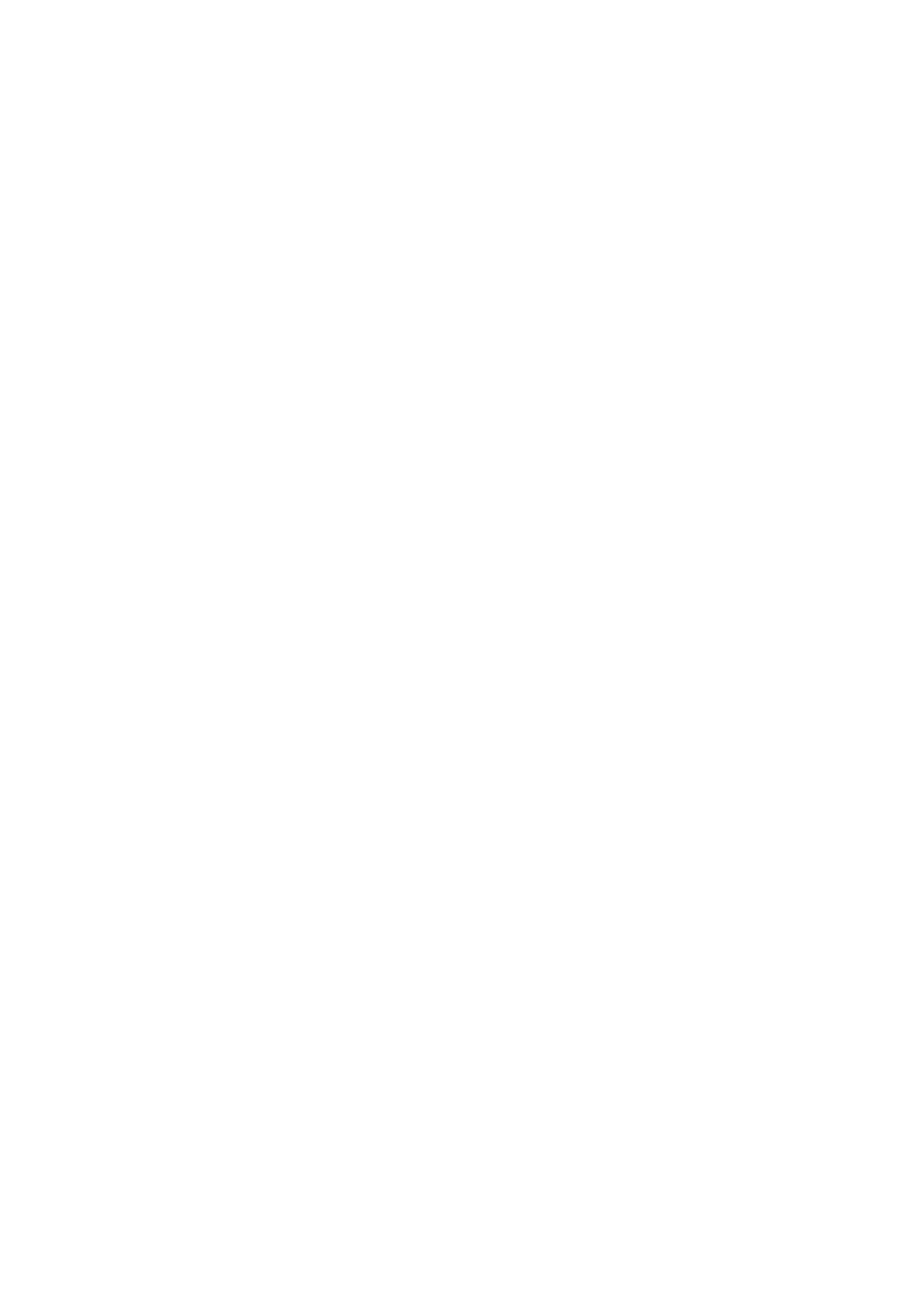# **Finance and Financial Payments Authorisation Policy**

# **Policy Statement**

It is the policy of the Shiva Trust to be financially responsible and accountable. Being financially responsible means that The Shiva Trust will not take on any responsibilities that it does not have the resources to meet.

It means that the organisation will endeavour to pay its bills on time and keep accurate records of all monies that come into and go out of the organisation.

Financial responsibility also means that the organisation will endeavour to collect all monies owed to it as promptly as possible.

Accountability means that The Shiva Trust will endeavour to provide accurate and up to date financial report to its stakeholders.

The Management Committee has a duty of responsibility to ensure that the organisation's finances are managed to the maximum advantage in the interest of the organisation.

### **Purpose of the policy**

The purpose of this policy is to set out how the finances of The Shiva Trust are managed and ensure financially responsibility.

SCOPE This policy covers all financial transactions carried out by The Shiva Trust

### **Responsibilities**

#### **Management Committee:**

The Management Committee / Trustees have ultimate responsibility for ensuring the effective implementation of this policy. The Treasurer has direct ultimate responsibility for ensuring the effective implementation of this policy and the effectiveness of The Shiva Trusts financial management system.

The Management Committee is responsible for approving all financial transactions except where authority has been granted to the Chief Executive or Project Manager in accordance with the Expenditure Authorisation Policy for insert name of appropriate control document.

The Treasurer has direct responsibility for overseeing all financial transactions, including where authority has been granted to the Chief Executive/Project Manager by the Management **Committee.** 

 The Management Committee is responsible for approving the annual budget and all variations to the budget before presentation to Trustees for approval.

The Treasurer has direct responsibility for ensuring that proper budgets are prepared and any variations to an approved budget are properly evidenced before presentation to the Management Committee and subsequently the Trustees.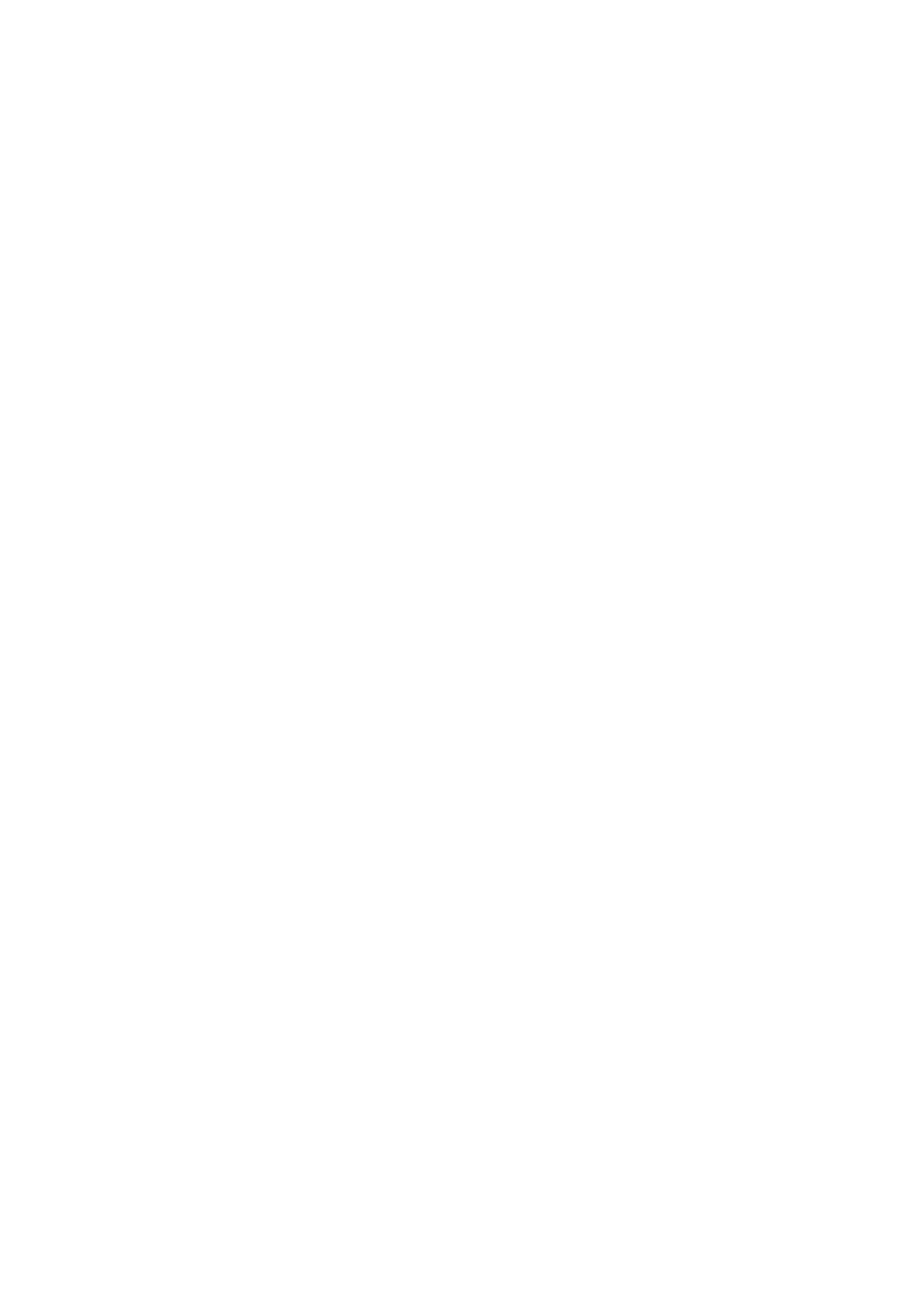The cost of storage and retrieval is significant and many business records have little value beyond accountability purposes. However, directors/divisional heads may choose to retain records for longer than the indicative periods given in the retention schedule, for example if they consider records to be of significant historical value or if the issue with which they are concerned remains 'live'.

#### **Disposal**

Shiva Trust cannot retain all data indefinitely. This is due to the financial cost of data storage, the need for well structured records to aid information retrieval and legal challenges in retaining personal data about our customers for longer than there is a clear need to do so.

At the end of their useful life, records should be confidentially destroyed. In general, records will not be retained beyond the lifespan indicated in the retention schedule unless the director/appoint ed manager indicates otherwise.

#### Specialist storage

If there is a need for off-site storage we will ensure it complies with appropriate industry standards on archiving.

| <b>Information</b>                                                                      | <b>Retention Period</b>  | <b>Additional information</b> |
|-----------------------------------------------------------------------------------------|--------------------------|-------------------------------|
| <b>Strategic Plan and Business</b><br>Plan                                              | 6 years from completion  |                               |
| Trustee meetings / Board<br>meetings minutes and paper                                  | Permanent preservation   |                               |
| Other board / trustee<br>documents and emails of<br>appointment, reports and<br>agendas | 6 years from creation    |                               |
| Insurance: Public liability,<br>product liability, employers<br>liability               | Life of organisation     |                               |
| Correspondence with internal<br>revenue                                                 | Review every three years |                               |
| Internal correspondence                                                                 | 1 year                   |                               |
| All other financial records                                                             | 6 years from creation    |                               |
| Property acquisition                                                                    | Length of ownership      |                               |
| Personal exposure to<br>hazardous materials by<br>identifiable employee                 | 40 years                 |                               |

### **Retention Schedule**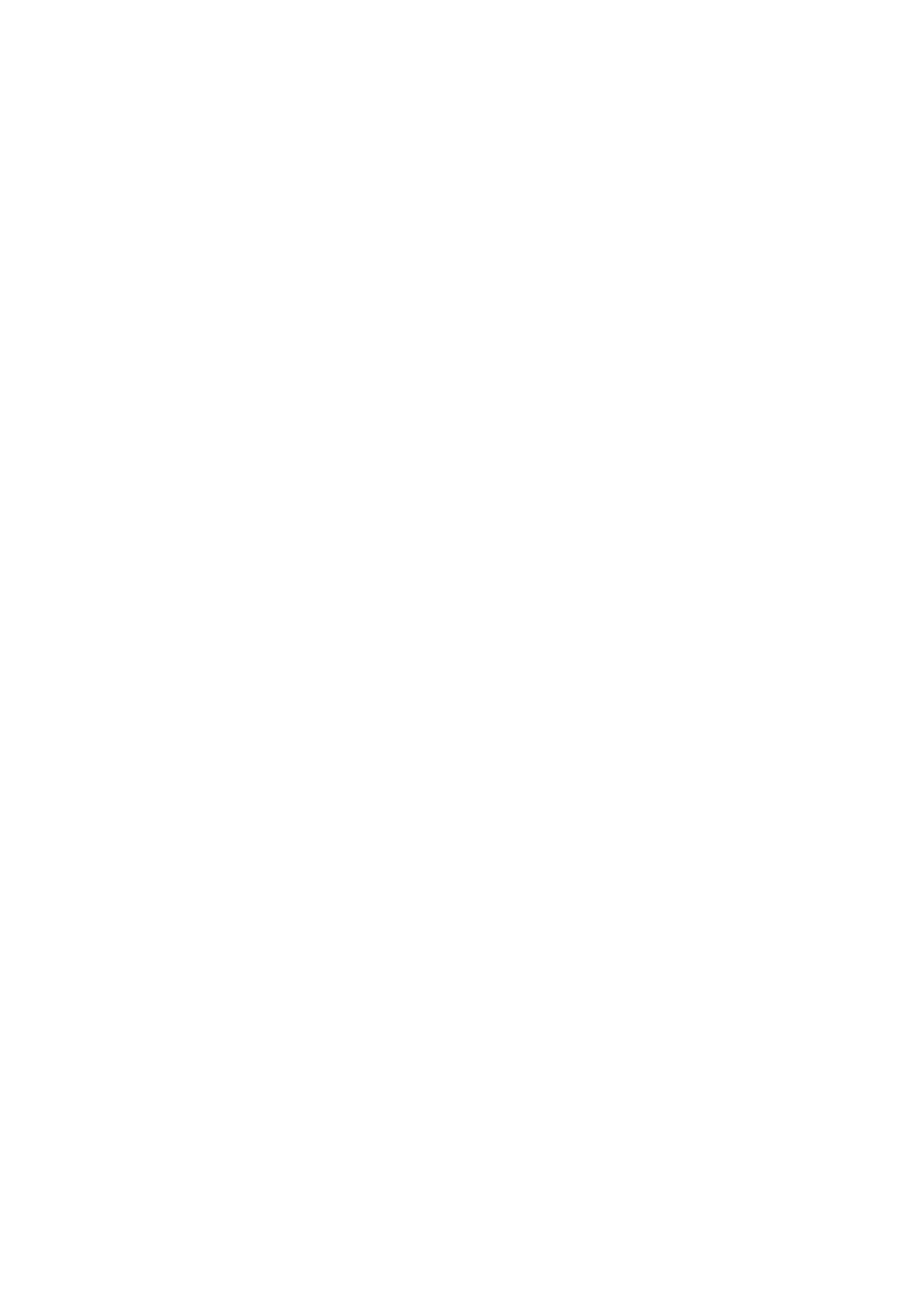### **Partnership Working Policy**

In a tougher funding environment, charities are increasingly working collaboratively with other organisations to make resources go further and more effectively advance their purposes. Many commissioners now want to deal with fewer contractors which has pushed charities to work more closely together and with organisations from other sectors. There are many benefits of working in partnership, including increased reach and improved service delivery.

What is the purpose of the partnership?

Shiva Trust Charity wants to gain from the partnership working. This may be a mix of benefits, including furthering the aims of the organisation, gaining access to new skills and cost savings.

Making a partnership work takes time and resource and can often put pressure on an organisation. The potential advantages have been weighed against such disadvantages.

Shiva Trust Charity Management promises to consider whether we are in a position to enter into a partnership before agreeing to any formal arrangements.

Shiva Trust Charity Management will consider a potential partner's culture and try to see things through their eyes – are you are aiming to achieve the same thing? If possible, we will work together on a pilot project before moving ahead with a more substantial partnership arrangement.

#### Work on a shared vision

For a partnership to work, all partners need to be clear at the outset about its purpose. We promise to consider what success will look like and how we are going to measure the impact of our collaboration. The partnership will then be evaluated as the project develops. There will be discussions about the scope of the partnership and the roles of the partners. Outlining our 'bottom line'. What we are prepared to compromise on? What are the fundamental requirements for our organisation?

#### Identifying and managing risks

Partnerships are a valuable opportunity for a charity, but there are risks we will always consider. The risks include : poor quality work by a partner, loss of control and flexibility, a drain on resources, disruption to existing work, reputational damage and financial loss.

The risks must be managed at the start by doing our homework with appropriate due diligence and considering the financial situation of the partner in particular.

It is important to calculate the true costs of the partnership, both in terms of money and management time. Having an exit strategy in case things go wrong is also sensible.

The thing that makes or breaks collaborations is often communication. Good communication is fundamental to any successful partnership. We promise to put in place clear governance arrangements, such as a steering committee and regular reporting requirements.

Putting paperwork in place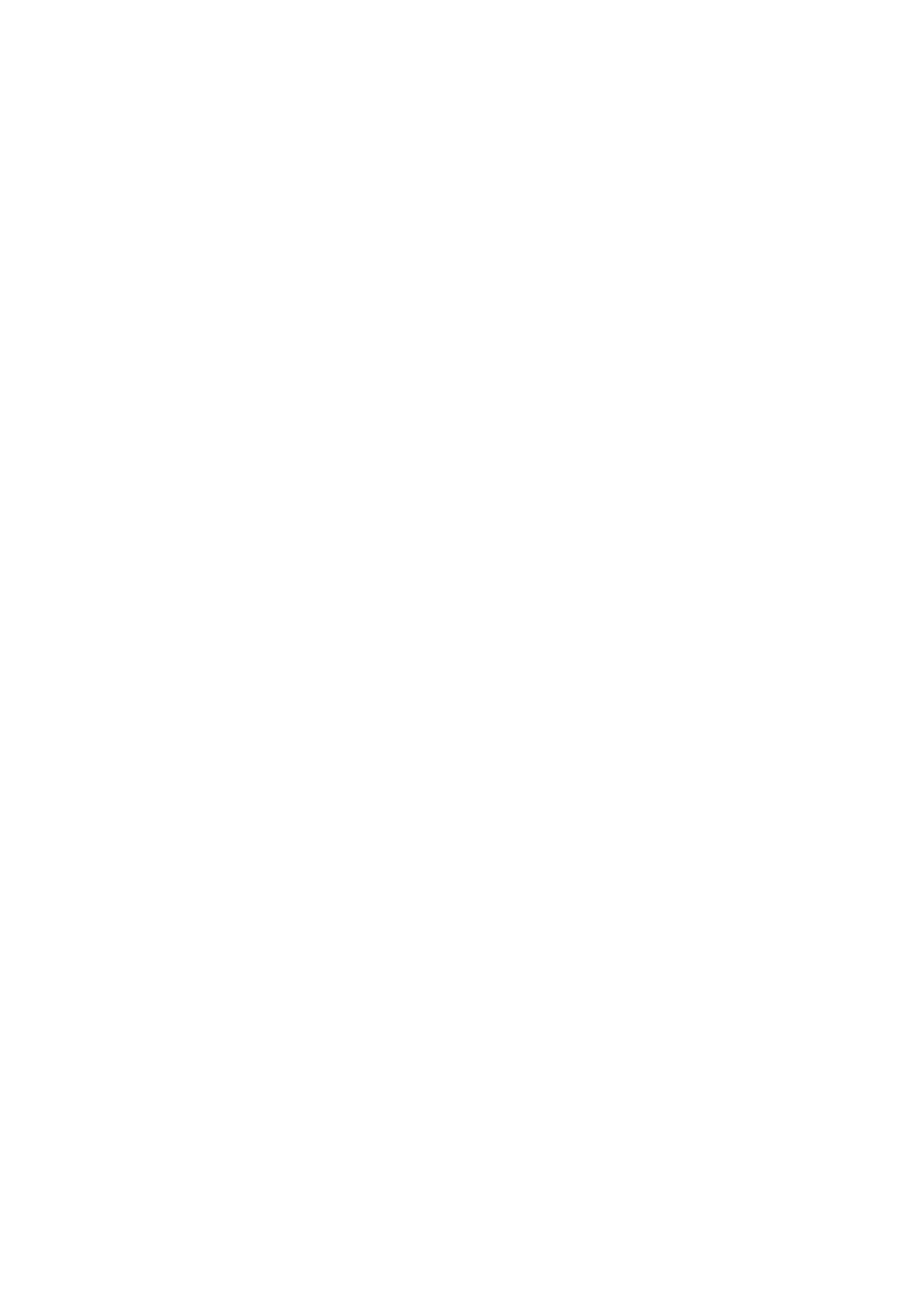| $\mathfrak{Z}$   | Display screen<br>equipment<br>$(DSE) / Dis-$<br>comfort or pain<br>from overuse or<br>improper use, or<br>from<br>poorly designed<br>work stations or<br>work<br>environments. | Employees, New &<br>Expectant Mothers &<br>those with<br>Disabilities. | Users must complete the DSE<br>self assessment checklist.<br>Management to action any issues<br>raised on self assessment.                                                                                                                                                                                                                                                                                     | All Floors                | $\overline{2}$ | $\overline{2}$ | $\overline{4}$ |
|------------------|---------------------------------------------------------------------------------------------------------------------------------------------------------------------------------|------------------------------------------------------------------------|----------------------------------------------------------------------------------------------------------------------------------------------------------------------------------------------------------------------------------------------------------------------------------------------------------------------------------------------------------------------------------------------------------------|---------------------------|----------------|----------------|----------------|
| $\overline{4}$   | Burns or scolds<br>from hot drinks<br>by children at<br>activities                                                                                                              | Children                                                               | Parents are made aware they are<br>responsible for their child at all<br>times during activities<br>Children are never left alone<br>Signs in place to remind people<br>to be mindful of children                                                                                                                                                                                                              | Ground floor              | $\overline{2}$ | $\overline{2}$ | $\overline{4}$ |
| 5                | Electricity &<br>electrical equip-<br>ment / Shock,<br>burns<br>fatality, fires                                                                                                 | Employees, New &<br>Expectant Mothers &<br>those with<br>Disabilities. | Fixed installation<br>inspected & tested by<br>competent person<br>System in place to carry out<br>Portable appliances testing by a<br>competent person.<br>Staff trained to spot and report<br>(to office administrator) any<br>defective plugs, discoloured<br>sockets or damaged cable/<br>equipment.<br>Defective equipment taken out<br>of use, marked as defective and<br>promptly repaired or replaced. | All Floors                | $\overline{2}$ | 3              | 6              |
| 6                | Products -<br>Children<br>consuming<br>products,<br>products being<br>sold past the<br>sell by date,<br>stock boxes of<br>products                                              | Children                                                               | Parents are made aware that<br>they are responsible for their<br>own children at all times unless<br>attending Vidya Kids or being<br>cared for while attending a<br>session.<br>Vidya Kids risk assessment,<br>children are never left<br>unattended and supervised at all<br>times<br>System in place to regularly<br>stock check                                                                            | Ground and<br>first floor | $\overline{2}$ | 3              | 6              |
| $\boldsymbol{7}$ | Fire/Fatal<br>injury, burns,<br>smoke<br>inhalation.                                                                                                                            | Everyone.                                                              | Fire risk assessment in place<br>Fire procedure in place<br>Staff trained and aware of emer-<br>gency action to take.<br>Equipment inspected to ensure<br>safe<br>Emergency equipment inspected<br>& maintained as appropriate.                                                                                                                                                                                | All Floors                | $\overline{2}$ | $\overline{3}$ | 6              |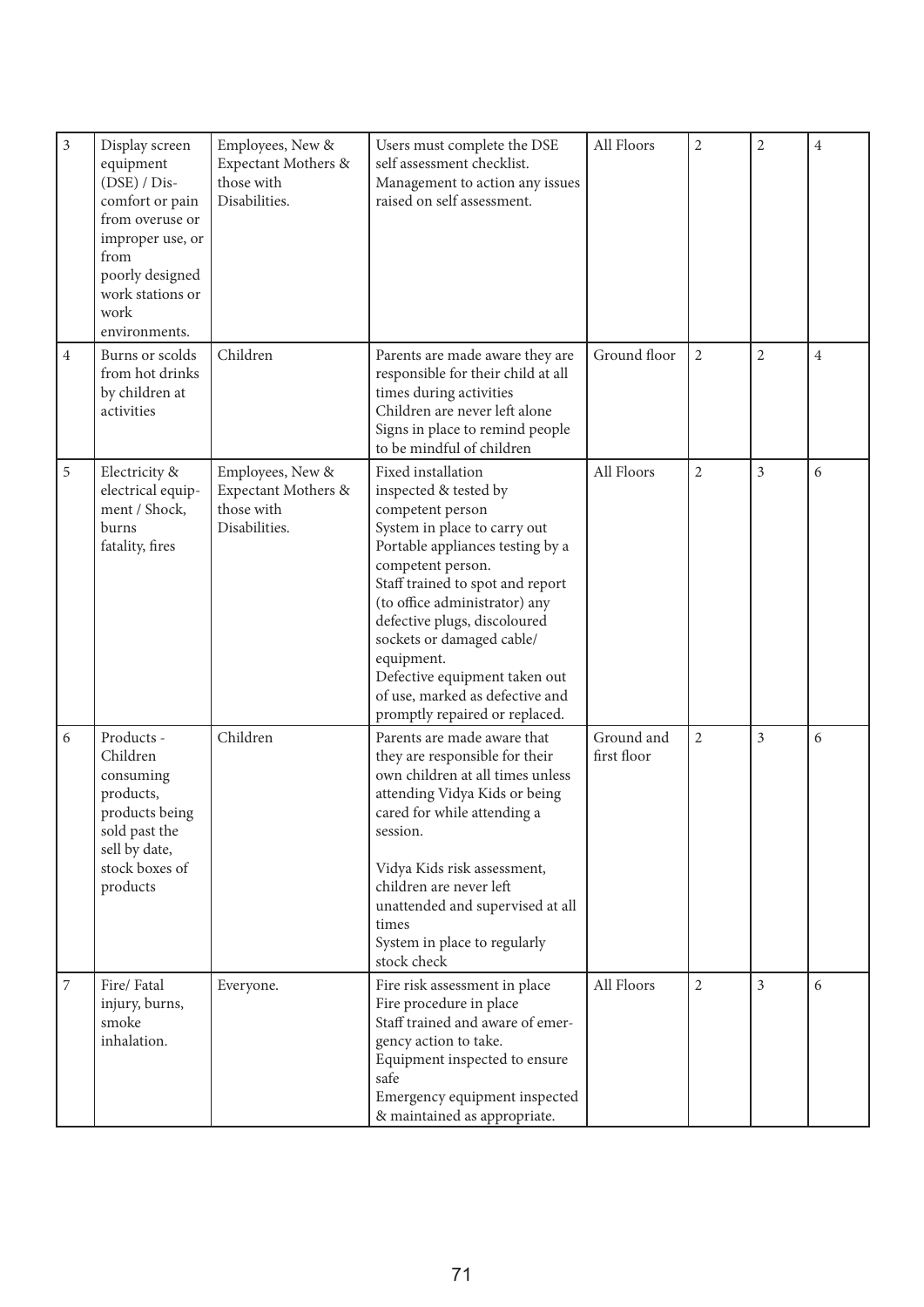| 8  | Lone working/<br>Staff suffering<br>injury or ill-<br>health whilst<br>working alone<br>in the office.<br>Second door to<br>the next door<br>property leads<br>to ground floor | Employees                                  | Any work undertaken must be<br>authorised by management and<br>any equipment or substances<br>used must be used in accordance<br>with training and instructions<br>given.<br>A system should be in place to<br>ensure that help can be<br>summoned if necessary. E.g.<br>landline or mobile phone.<br>When working alone, external<br>doors should be kept locked to<br>prevent unauthorised access.                                     | All Floors   | 3              | $\overline{2}$ | 6 |
|----|--------------------------------------------------------------------------------------------------------------------------------------------------------------------------------|--------------------------------------------|------------------------------------------------------------------------------------------------------------------------------------------------------------------------------------------------------------------------------------------------------------------------------------------------------------------------------------------------------------------------------------------------------------------------------------------|--------------|----------------|----------------|---|
| 9  | Conflict /<br>challenging<br>behaviour                                                                                                                                         | Employees<br><b>Visitors</b><br>Volunteers | Subcontractors responsible for<br>their own safety and participants<br>2 members of staff / volunteers at<br>the centre at any one time<br>If lone working door remains<br>locked<br>Ensure telephone is working<br>and staff to take with them into<br>differing rooms to contact<br>emergency contacts<br>Any concerns regarding<br>participants reported to<br>management asap<br>Facilitators to have keys with<br>them at all times | All Floors   | $\overline{3}$ | $\overline{2}$ | 6 |
| 10 | Hot Water in<br>the ground floor<br>toilet                                                                                                                                     | Everyone                                   | Signs warning about hot water<br>Small children supervised while<br>using the bathroom                                                                                                                                                                                                                                                                                                                                                   | Ground Floor | $\overline{2}$ | $\overline{2}$ | 6 |

# **Personal Protective Equipment:** (please select PPE Symbols from document number 3c and

insert into the below boxes)

### **Reated Assessments:**

| <b>Assessment Type</b> | <b>Assessment Ref</b> |
|------------------------|-----------------------|
| Fire<br>First Aid      |                       |

## **Action Plan:**

| <b>Action</b> | <b>Person Responsible</b> | <b>Expected Completion Date</b> |
|---------------|---------------------------|---------------------------------|
|               |                           |                                 |
|               |                           |                                 |
|               |                           |                                 |
|               |                           |                                 |
|               |                           |                                 |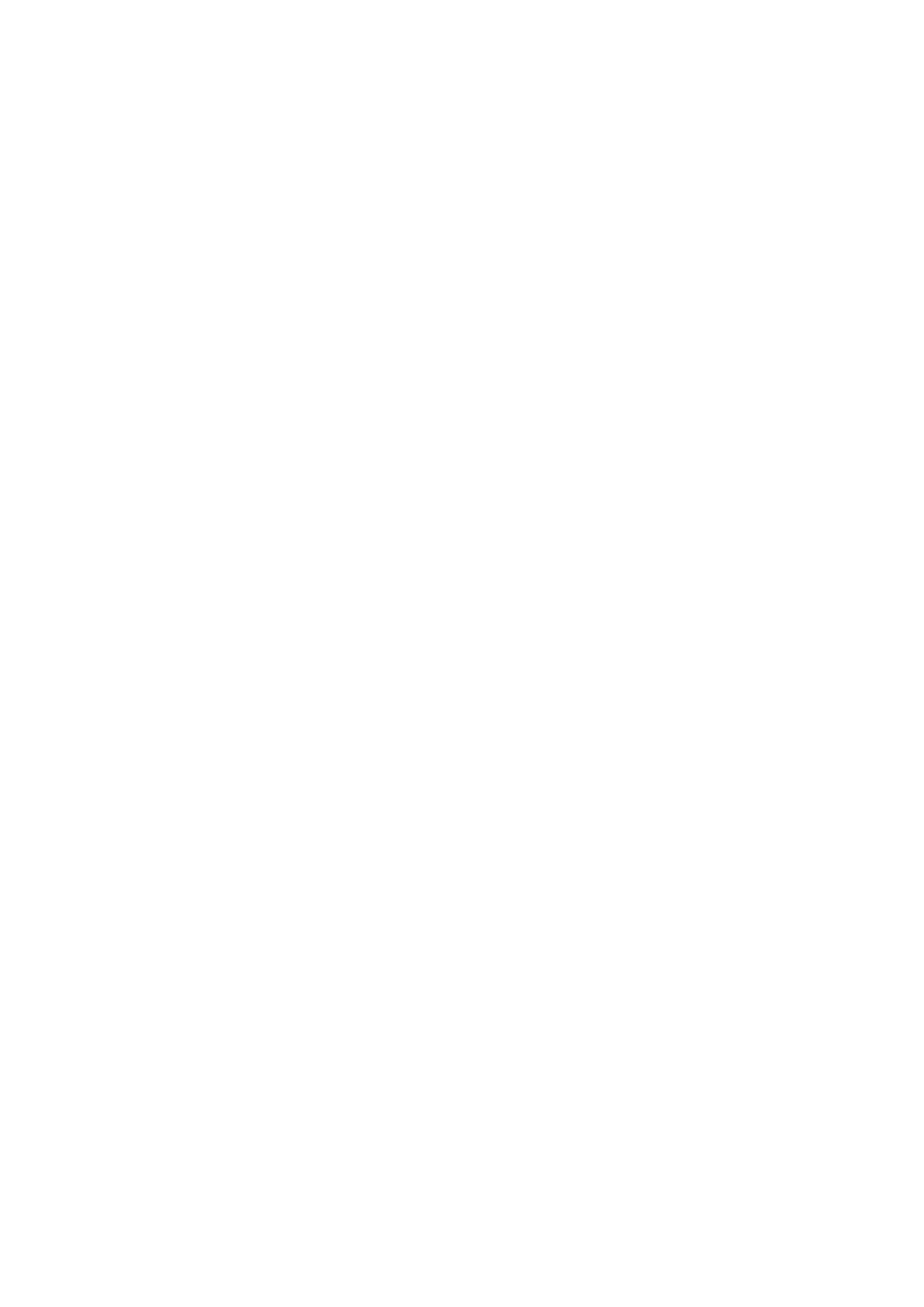## **Sexual Abuse**

Sexual abuse involves forcing or enticing a child or to take part in sexual activities, including prostitution, whether or not the child is aware of what is happening. Activities may involve penetrative or non penetrative acts or non contact activities such as forcing a child or adult at risk to look at or take part in the production of pornographic materials. For children it can also include encouraging them to behave in sexually inappropriate ways. Sexual abuse includes grooming a child in preparation for abuse, for example, via the internet.

## **Emotional Abuse**

For children emotional abuse is the persistent emotional ill treatment of a child, such as to cause severe adverse effects on that child's emotional development. This may involve a lack of love and affection, telling a child they are worthless, serious bullying or being constantly shouted at. Emotional abuse also occurs when the child is only valued insofar as they meet the needs of another person. Also when the child is overprotected and unable to explore and learn on their own, or when they witness the ill treatment or abuse of another, for example domestic violence or animal cruelty. Other examples include serious bullying, including cyber bullying, making fun of what the child says and how they communicate.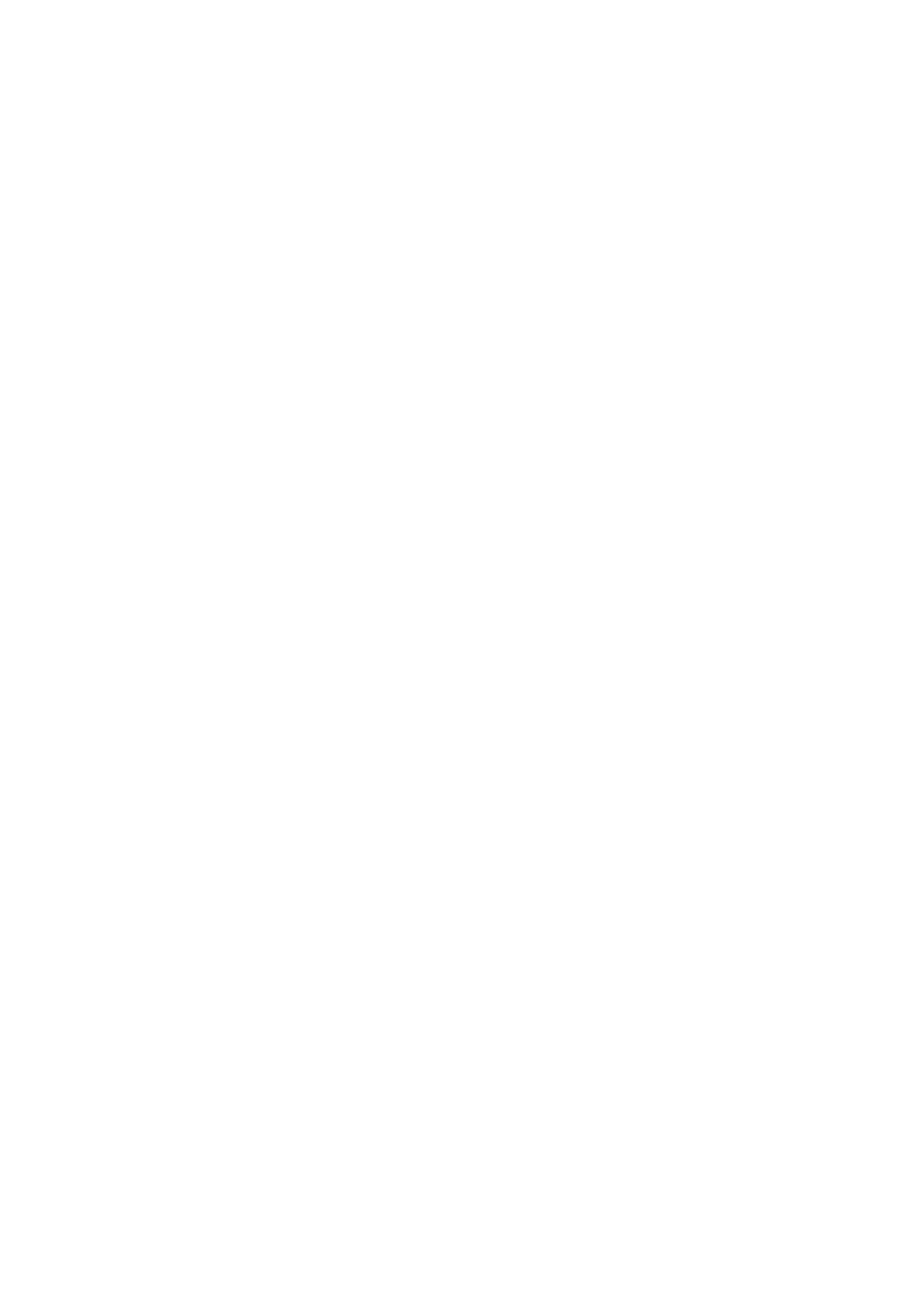Health and safety staff have a responsibility to:

• Provide specialist advice and awareness training on mental wellbeing.

• Train and support managers in implementing stress risk assessments.

• Support individuals who have been off sick with mental health and stress problems, and advise them and their management on a planned return to work.

• Refer individuals to workplace counsellors or specialist agencies as required.

• Monitor and review the effectiveness of measures to promote mental wellbeing.

• Inform the employer and the health and safety committee of any changes and developments in the field of stress at work.

Safety representatives must be:

• meaningfully consulted on any changes to work practices or work design that could precipitate stress

- able to consult with members on the issue of stress, including conducting workplace surveys
- involved in the risk assessment process

• able to conduct joint inspections of the workplace at least once every three months, to ensure that environmental stressors are properly controlled.

Workplace mental wellbeing policy: SAMPLE POLICY

## **Review and monitoring**

The management staff (or an individual as appropriate) will be responsible for reviewing the workplace mental wellbeing policy and for monitoring how effectively the policy meets its aims and objectives.

Indicators to measure effectiveness could include:

- working hours and patterns
- accidents at work
- staff complaints
- staff sickness levels
- staff turnover
- use of counselling services
- early retirement through ill health
- exit interviews.

The policy will be reviewed six months from implementation and then annually after that to ensure that i

| Date<br>Sign |  |
|--------------|--|
| This         |  |